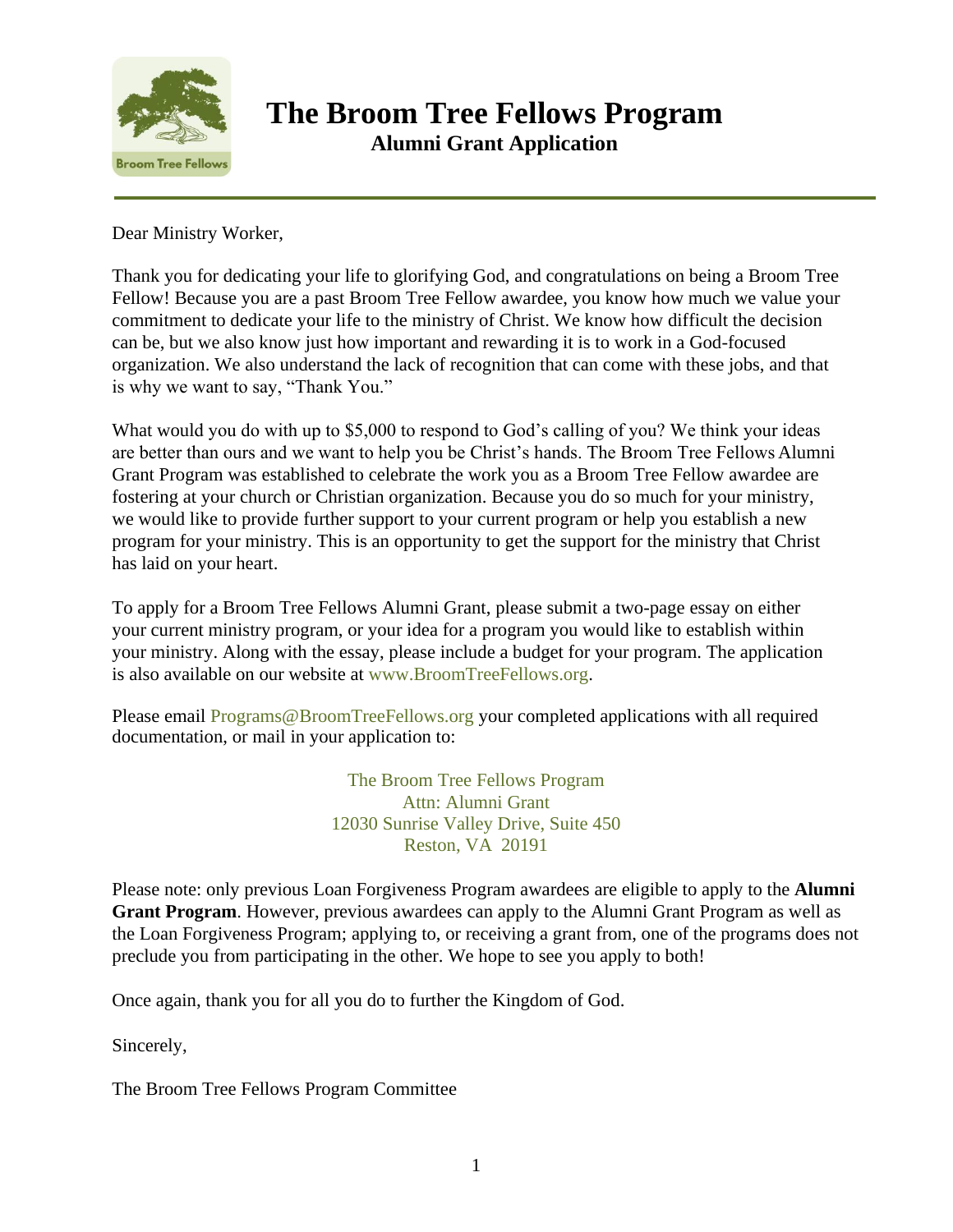

#### **Description of the Grant Program**

The Broom Tree Fellows Alumni Grant Program assists previous awardees of the Broom Tree Loan Forgiveness Program working at churches or Christian organizations. The purpose of the grant program is to provide further support to our Broom Tree Fellows in currently established programs, or to enable them to create new programs within their ministry. To monitor the grant program (and to celebrate the impact of the ministry), we request each grantee provide a final ministry report detailing the impact of the program and any outcomes achieved by **September 29, 2023**.

#### **Grant Amount**

This program is intended to assist ministries maintain or grow their programs and commitmentin the community. The maximum grant award will be \$5,000.00. The grant will be awarded on a yearly basis. We recommend using the grant funds within 12 months. Applicants may reapply every year.

#### **Due Date for Applying**

The application must be received in the Broom Tree Fellows inbox or office by 11:59 PM EST:

#### **Wednesday August 31, 2022**

#### **Selection**

A selection committee will review applications at the beginning of September 2022 to determine grants for the year.

#### **Notification of Awards**

All applicants will be notified of their status no later than September 30, 2022.

#### **Contact Information**

Please contact us at [Programs@BroomTreeFellows.org](mailto:Programs@BroomTreeFellows.org) or 703-437-9720 if you have any questions about this grant application. You can also visit our website at <www.BroomTreeFellows.org> for more information about the programs.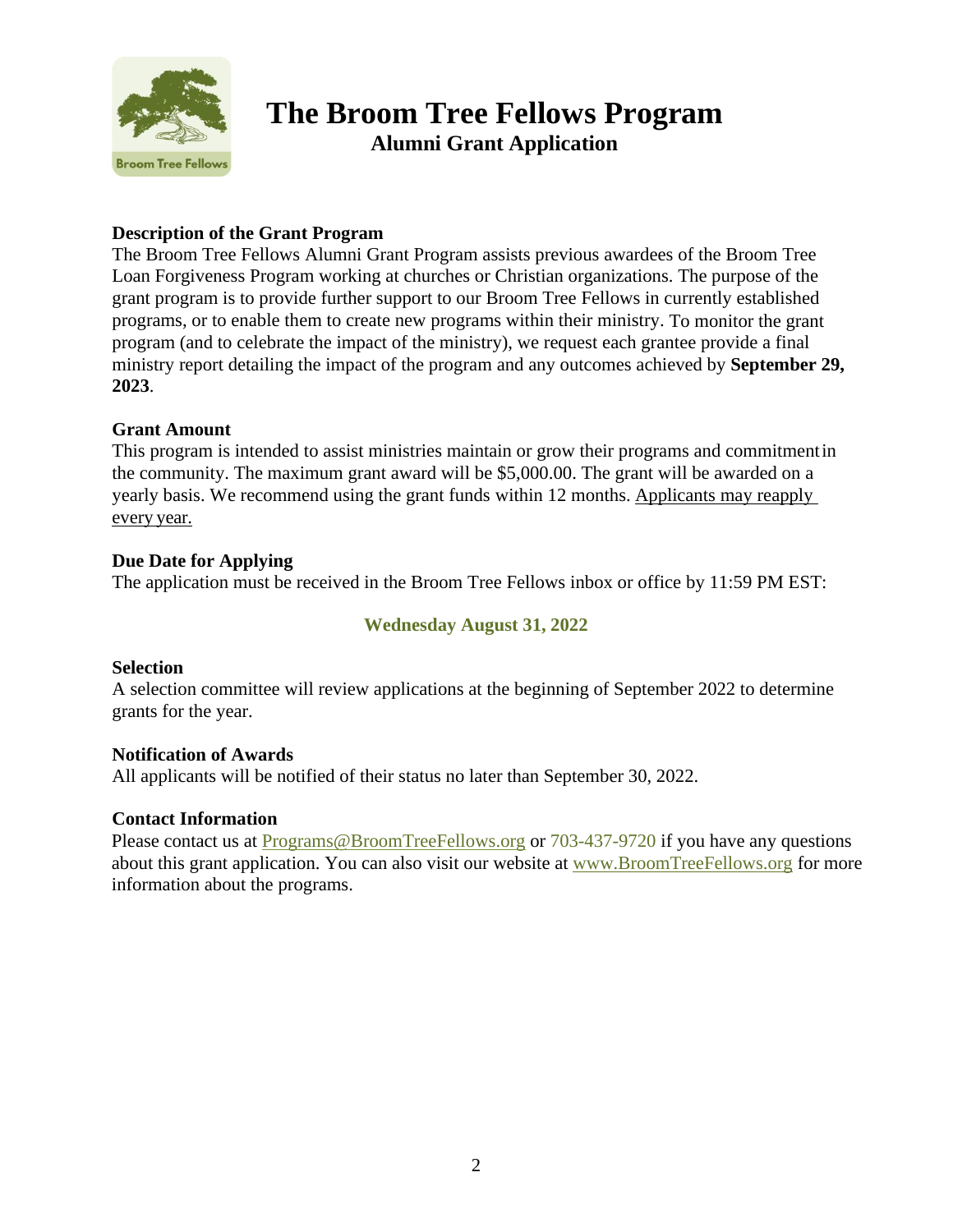

## **I. GENERAL INFORMATION**

Please complete all sections. All information will be kept confidential.

| 1. Name:                                                                                 |       |                |               |              |     |
|------------------------------------------------------------------------------------------|-------|----------------|---------------|--------------|-----|
| Last                                                                                     | First |                | <b>Middle</b> |              |     |
|                                                                                          |       |                |               |              |     |
| <b>Present Contact Address:</b><br>2.                                                    |       |                |               |              |     |
| <b>Street</b>                                                                            |       | <b>City</b>    |               | <b>State</b> | Zip |
|                                                                                          |       |                |               |              |     |
| 3. Telephone:                                                                            |       | <b>Mobile:</b> |               |              |     |
|                                                                                          |       |                |               |              |     |
| 4. Email Address:                                                                        |       |                |               |              |     |
|                                                                                          |       |                |               |              |     |
| 5. Gender:                                                                               |       |                |               |              |     |
|                                                                                          |       |                |               |              |     |
| 6. Date of birth:                                                                        |       |                |               |              |     |
|                                                                                          |       |                |               |              |     |
| 7. Name and address of current employer:                                                 |       |                |               |              |     |
|                                                                                          |       |                |               |              |     |
| <b>Street</b>                                                                            |       | <b>City</b>    |               | <b>State</b> | Zip |
|                                                                                          |       |                |               |              |     |
| 8. Job Title:                                                                            |       |                |               |              |     |
|                                                                                          |       |                |               |              |     |
| 9. Broom Tree Fellow award year(s):                                                      |       |                |               |              |     |
|                                                                                          |       |                |               |              |     |
| 10. Name and address of the Christian organization that would receive the grant for you: |       |                |               |              |     |
|                                                                                          |       |                |               |              |     |
| <b>Street</b>                                                                            |       | <b>City</b>    |               | <b>State</b> | Zip |
|                                                                                          |       |                |               |              |     |